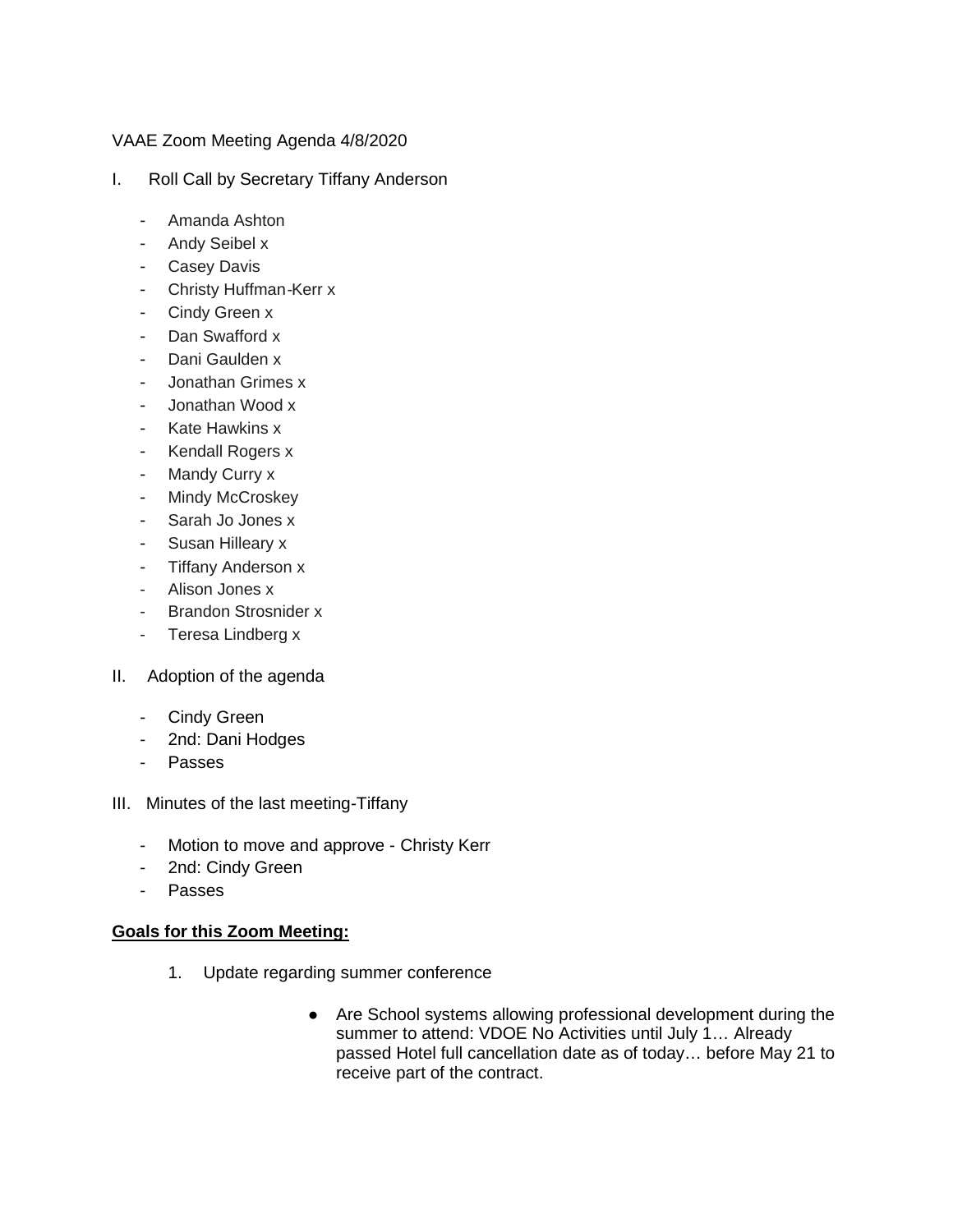- Contact schools to determine if there is a possibility of being allowed to travel…. And contact area teachers to get opinions
- Best interest to possibly conduct some type of virtual conference
- Wait until May for a future view
- a. July 19-23
- b. Suffolk, VA
- c. Hilton Garden Inn
	- i. Reservations by June 10 to get state rate
- d. Agenda/Schedule
	- i. Online version –google doc?
		- save money on printing
	- ii. Paper version but nothing fancy…
		- only a few for those who want a paper copy
- e. Vendors? How do we get vendors when a lot of them are closed now?
- f. Sponsors? Will not know the actual cost until the judging is completed
- g. Awards?
	- i. When do we want to judge the applications
	- Areas need to submit award member nominations…reach out, personally (by phone), and ask/help nominees fill out the application… like to see us fulfill all the applications and turn them in. (See addition below on the decided process)
	- Due at State Judging: end of the month… Christy reached out last year to multiple teachers last year; with more time now they may be able to complete; keep the deadline?... May 15?
	- Whether we have a conference or not, we should still recognize those for awards.
	- Area VP to nominate two for awards with hopes that the application will be filled out by at least one
		- Jonathan Grimes moved
		- 2nd: Sarah Jo Jones
		- Passes
		- Send names to Teresa or Tiffany to send out to those nominated.. Something more official from VAAE… letting them know about nomination with application
- h. Workshops?
	- Can we do online professional development?